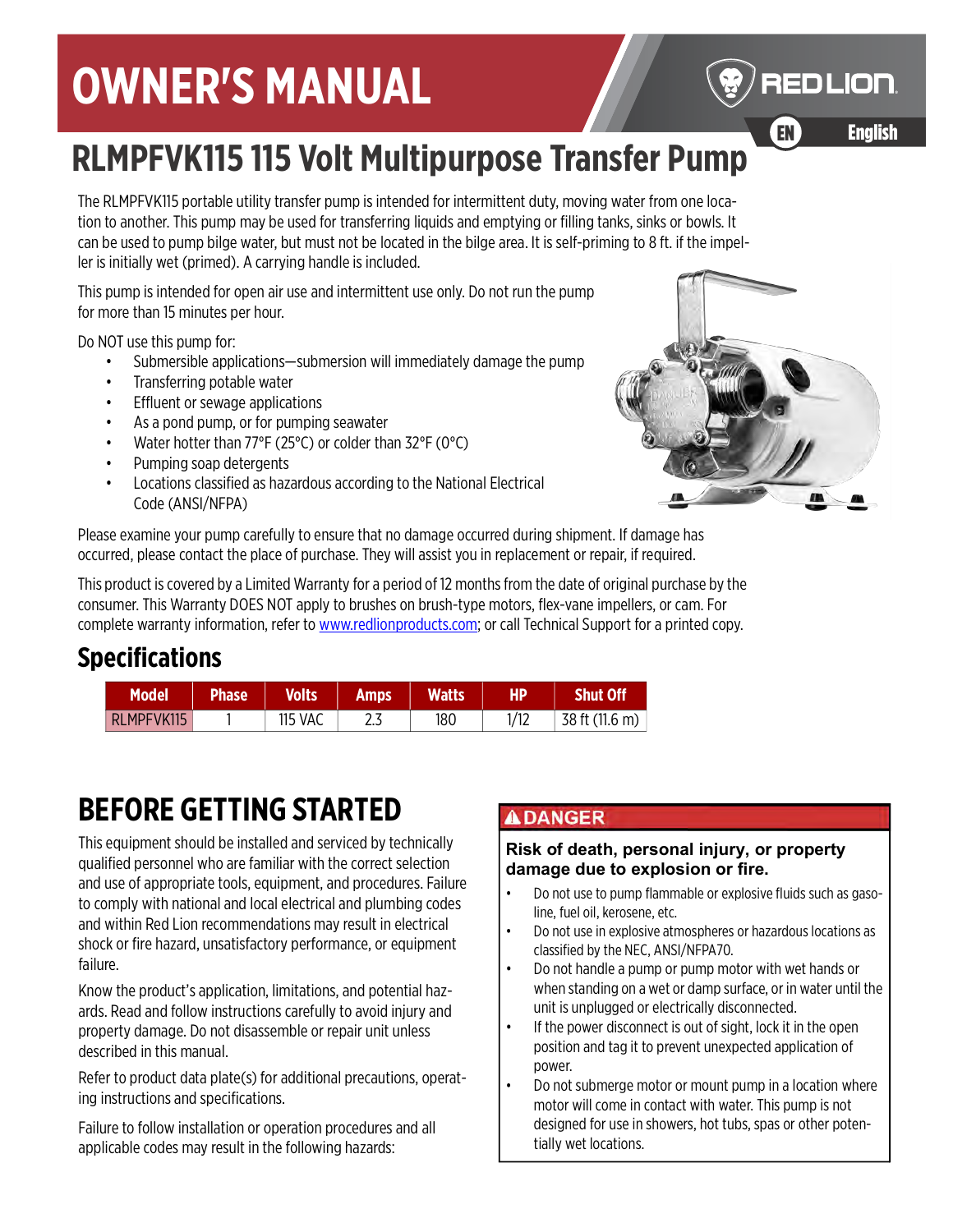#### **AWARNING**

**High voltages capable of causing severe injury or death by electrical shock are present in this unit.**

- Disconnect power and allow pump to cool completely before working on or around the system.
- Connect the pump to a circuit equipped with a ground fault circuit interrupter (GFCI) device if required by code.
- This product is supplied with a grounding conductor and grounding-type attachment plug. To reduce risk of electric shock, be certain that it is connected only to a properly grounded grounding-type receptacle. Do not remove the third prong from the plug. The third prong is to ground the pump to help prevent possible electric shock hazard.
- The pump has been evaluated for use with water only. Pump should only be used with liquids compatible with pump component materials. If the pump is used with liquids incompatible with the pump components, the liquid can cause failure to the electrical insulation system resulting in electrical shock.
- Do not oil the motor. The pump's motor housing is sealed. Use of oil could cause serious electric shock and/or permanent damage to the pump.
- Protect the power cord from sharp objects, hot surfaces, oil and chemicals. Avoid kinking the power cord. The power cord cannot be replaced. If damaged, replace the pump.
- Do not use the power cord for lifting the pump.

#### **A CAUTION**

#### **Risk of bodily injury, electric shock, or property damage.**

- This equipment must not be used by children or persons with reduced physical, sensory, or mental abilities, or lacking in experience and expertise, unless supervised or instructed. Children may not use the equipment, nor may they play with the unit or in the immediate vicinity.
- Do not use this pump for pumping any liquid intended for human consumption.
- Make sure the discharge line of the pump is secure before operating pump. If the discharge line is not secured it could move.
- **DO NOT RUN PUMP DRY.** Dry running (without liquid) for more than 30 seconds will permanently damage the impeller. Prime pump before starting to protect impeller. Be sure to turn off pump when liquid supply is exhausted.
- Release all pressure within the system before disconnecting plumbing connections.
- Do not let the unit freeze.
- Operation of this equipment requires detailed installation and operation instructions provided in this manual. Read entire manual before starting installation and operation.
- End User should receive and retain manual for future use.
- Keep safety labels clean and in good condition.

# **INSTALLATION**

## **Physical Installation**

- 1. Do not plug in the pump until all plumbing connections are complete and the pump is secure.
- 2. Position the pump on a flat surface and uncoil the hoses to be used.
	- Pump should be placed not more than 7 ft above the water source and not more than 36 ft from the power source.
	- If the suction line is longer than 6 ft, or the suction lift is higher than 6 ft above the water source, install a foot valve.
	- When used in a boat, the pump should not be installed in the bilge.
	- The motor is designed to be used in a clean, dry location with an adequate supply of cooling air. Ambient temperature around the motor should not exceed 104°F (40°C). For outdoor installations, protect the motor from the elements by a cover that does not block airflow to and around the motor.
- 3. Attach reinforced hose (included) or rigid pipe to the suction port.

• Avoid using looped section of pipe or hose that might permit air to become entrapped.

**IMPORTANT:** Using unreinforced hose on the suction side of the pump could cause a loss of prime.

- 4. Attach the strainer to the end of the suction line to prevent debris from damaging the pump.
- 5. Place the end of the suction line or reinforced garden hose into the source of water to be moved.
- 6. Ensure the suction line is airtight and there are no holes in the pipe or reinforced hose.
- 7. Attach a regular garden hose to the discharge port (marked "Outlet Port").
- 8. Direct the end of the garden hose where the water is to be relocated. Secure the discharge hose to keep it from moving due to water pressure.

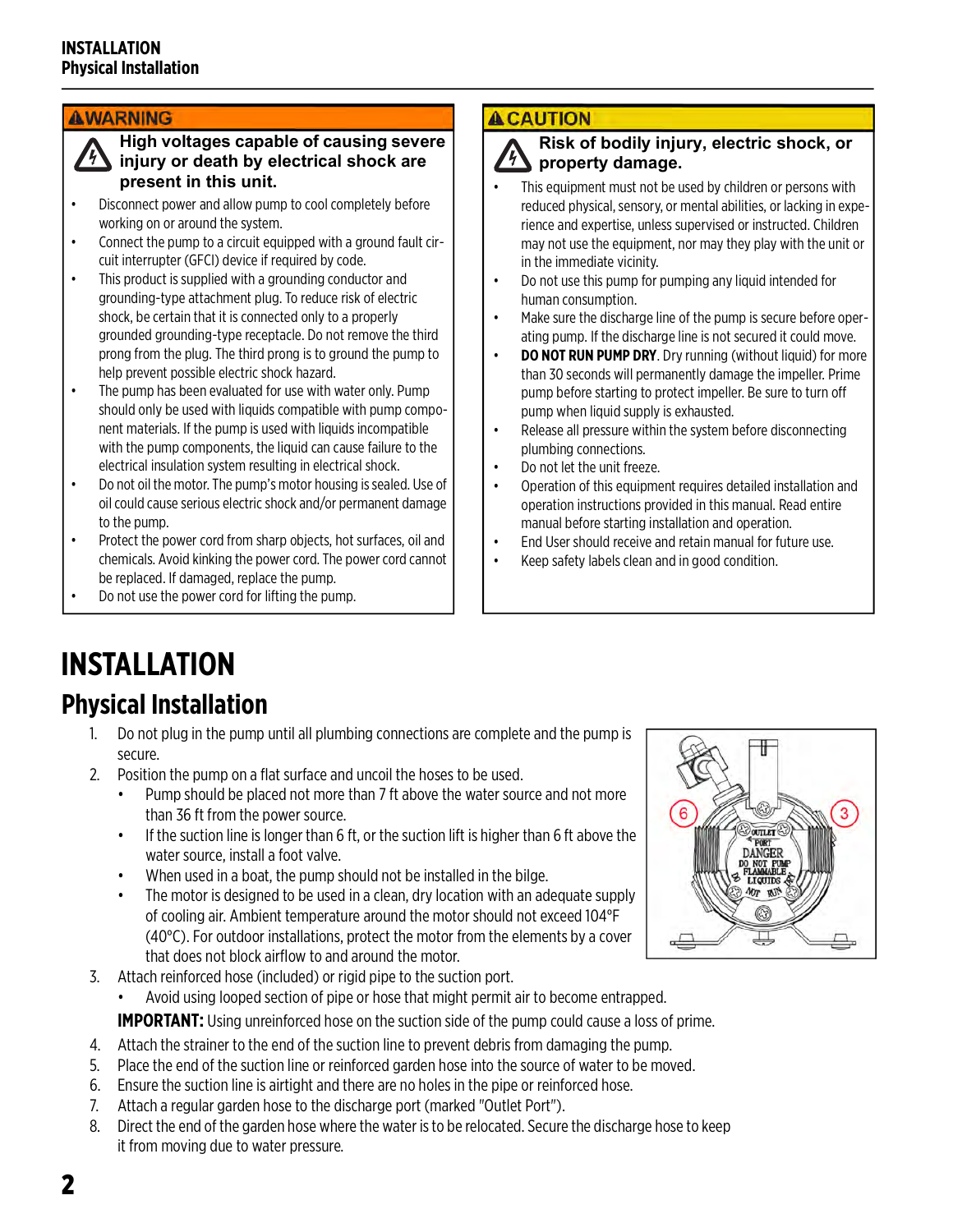## **Priming and Starting the Pump**

- 1. Pumps are self-priming and should prime themselves within 30 seconds after pump is started.
	- Wetting the impeller with pumped fluid and keeping the impeller coated with petroleum jelly will lengthen its life and improve priming action.

**IMPORTANT:** Running the impeller dry for as little as 30 seconds can ruin the impeller. Keep suction line as short as possible.

**NOTE:** An easy way to prime the pump (wet the impeller) is to fill the discharge hose, elevate the hose slightly to retain water, and start the pump. The water behind the impeller will seal the pump and it will prime almost immediately.

- 2. To operate the pump, plug the power cord into an electrical outlet. To reduce the risk of electric shock, be certain it is connected only to a properly grounded grounding-type receptacle.
- 3. To stop pump operation, disconnect the power cord.

## <span id="page-2-0"></span>**MAINTENANCE**

#### **AWARNING**

**Risk of severe injury or death by electrical shock, high temperatures, or pressurized fluids.**

Always unplug the pump power cord and allow pump to cool completely before servicing.

Before each use, inspect the pump for loose screws, misalignment of impeller, cracked or broken parts, damaged lead wires, and loose or leaking hoses. Any problems should be corrected before pump is returned to service. Only qualified electricians or servicemen should attempt to repair this unit.

Always check the power cord and electric receptacle for damage or corrosion before each use. The power cord on these units cannot be replaced. If damaged, replace the pump.

Inspect motor brushes after every 50 hours of operation. If brushes are less than ¼" long they should be replaced. Brushes should be replaced a minimum of every 100 hours to avoid damaging the motor. If reinstalling old motor brushes, be sure to mark the location from which each came and replace used brushes in their original orientation.

Replace motor brushes as follows:

- 1. Remove motor brush caps with screwdriver.
- 2. Remove used motor brush assembly.
- 3. Inspect brushes, replace if less than ¼" long.
- 4. Insert new motor brush assembly.
- 5. Replace motor brush caps.

## <span id="page-2-1"></span>**Impeller Replacement**

- 1. Remove cover plate mounting screws, cover plate, and cover plate gasket.
- 2. Slide damaged or worn impeller off motor shaft.
- 3. Clean the inside of the pump head and the cover gasket sealing surface. Make certain there are no foreign materials that would obstruct the impeller's operation.
- 4. Apply petroleum jelly or similar lubricant to the inside of the pump head and to the impeller.
- 5. Align the flat on the inside of the impeller shaft bore with the flat on the motor shaft. Push the impeller into place, while twisting the impeller vanes in a clockwise rotation.
- 6. Place a new gasket on the pump head face, align holes and replace cover. Tighten screws evenly.



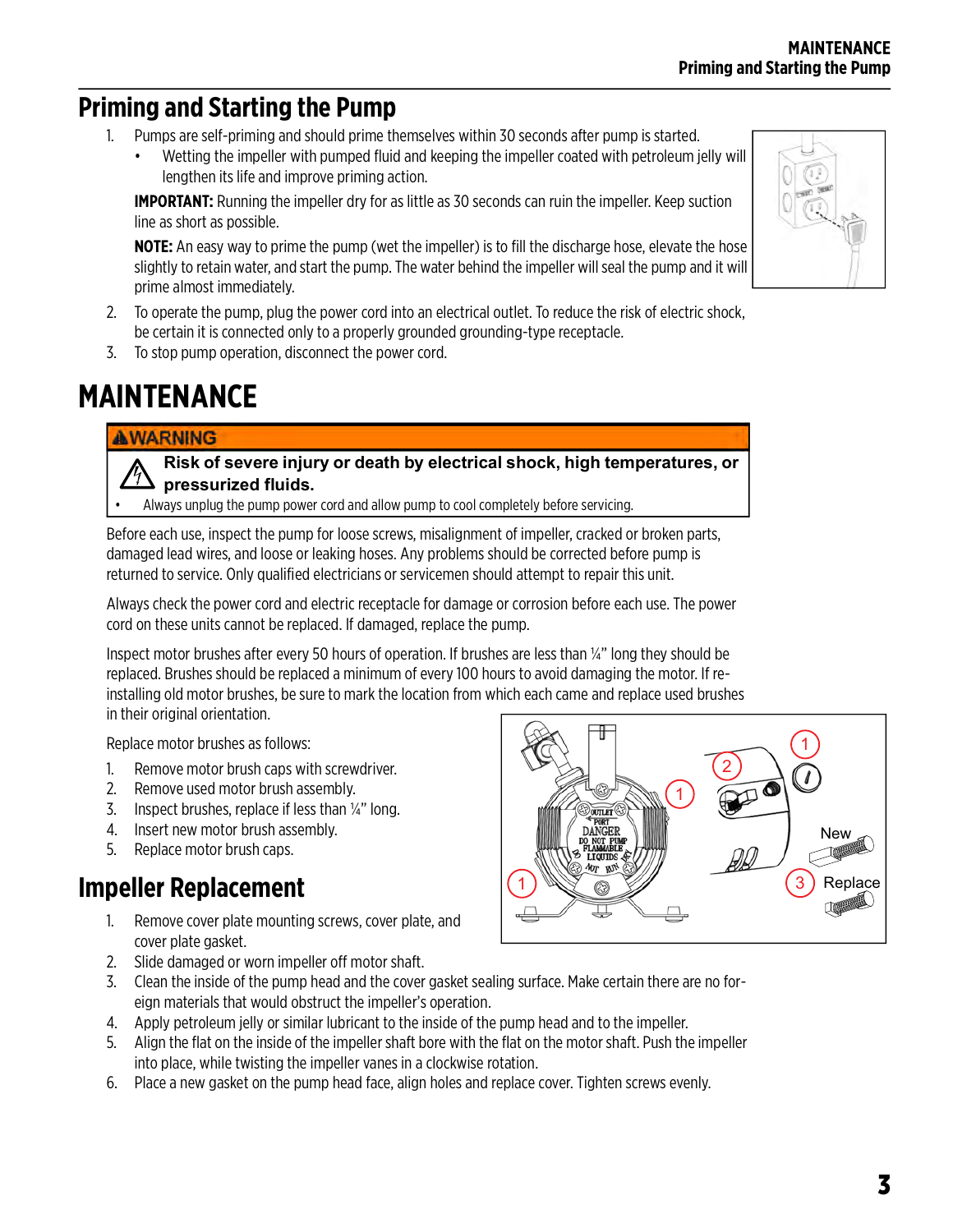#### **MAINTENANCE Storage**

#### **Storage**

Always drain pump when not in use. If pump is to be stored for a month or longer:

- 1. Flush with fresh water.
- 2. Inspect and lubricate impeller; replace if worn or damaged. Refer to ["Impeller Replacement" on page 3](#page-2-1).
- 3. Cover suction and outlet ports with tape to prevent anything from entering the pump.
- 4. Store in a clean, dry area at room temperature.

## **Troubleshooting**

| <b>Problem</b>                 | <b>Probable Causes</b>                 | <b>Corrective Action</b>                                       |  |
|--------------------------------|----------------------------------------|----------------------------------------------------------------|--|
|                                | Pump not plugged in.                   | Connect pump power cord to a GFCI circuit.                     |  |
|                                | Circuit breaker off or fuse removed.   | Turn on circuit breaker or replace fuse.                       |  |
| Pump does not                  | Corroded power cord plug prongs.       | Clean prongs on power cord plug.                               |  |
| turn on                        | Tripped overload.                      | Allow pump to cool, investigate cause (i.e. damaged impeller). |  |
|                                | Worn motor brushes.                    | Replace motor brushes.                                         |  |
|                                | Defective motor.                       | Replace pump.                                                  |  |
| Pump will not                  | Air leak in suction line.              | Locate and eliminate air leak in suction line.                 |  |
| prime or loses<br>prime        | Suction lift is too high.              | Reduce the pump height to water source.                        |  |
|                                | Damaged impeller.                      | Replace impeller. Refer to "Maintenance" on page 3.            |  |
|                                | Damaged impeller.                      | Replace impeller. Refer to "Maintenance" on page 3.            |  |
| Pump runs but                  | Suction lift is too high.              | Reduce the pump height to water source.                        |  |
| does not discharge<br>fluid    | Inlet to impeller plugged.             | Check strainer screen; clean if plugged.                       |  |
|                                |                                        | Pull pump and clean, refer to "Maintenance" on page 3          |  |
|                                | Lift too high for pump.                | Check rated pump performance.                                  |  |
| Pump does not<br>deliver rated | Partially blocked inlet or strainer.   | Clean inlet or strainer.                                       |  |
| capacity                       | Impeller or discharge hose is clogged. | Pull pump and clean. Check hose for kinks or blockage.         |  |
|                                | Impeller wear due to abrasives.        | Replace pump.                                                  |  |

## **Replacement Parts and Accessories**

| <b>Item</b>   | <b>Part Number</b> | <b>Description</b>              | <b>Items</b>                                                                                     |
|---------------|--------------------|---------------------------------|--------------------------------------------------------------------------------------------------|
|               | 14942027           | Impeller/<br>Motor Brush<br>Kit | Impeller (qty 2)<br>Gasket (qty 2)<br>Motor brushes (qty 4)                                      |
| $\mathcal{P}$ | 14942028           | <b>Accessory Kit</b>            | Spring Strainer (qtyl)<br>Suction Attachment (qty 1)<br>6 ft. (1.8 m) Reinforced Hose<br>(aty 1) |





For technical assistance, parts, repair, or warranty information, please contact:

**888.885.9254** | **redlionproducts.com**



Form 998773 Rev. 001 03/20 Copyright © 2020, Franklin Electric, Co., Inc. All rights reserved.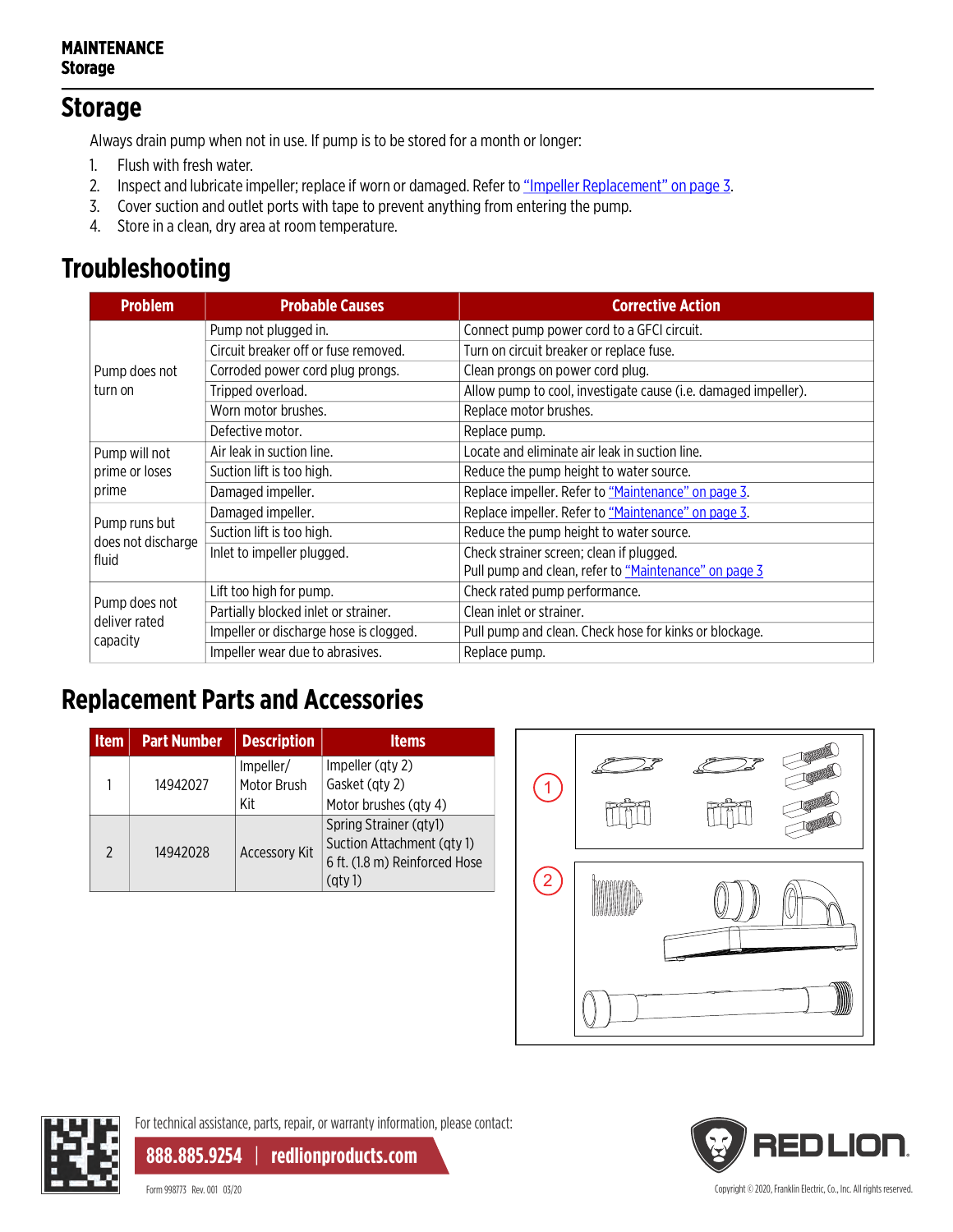# **MANUEL D'UTILISATION**



**FRANCAIS** FR FRANÇAIS

# **RLMPFVK115 Pompe de transfert multi-usages de 115 volts**

La pompe de transfert portative tout usage RLMPFVK115 est conçue pour fonctionner par intermittence et déplacer de l'eau d'un endroit à un autre. Cette pompe peut être utilisée pour transférer des liquides et vider et remplir des réservoirs, des puits ou des bassins. Elle peut être utilisée pour pomper l'eau de cale, mais elle ne doit pas se trouver dans la zone de cale. Elle dispose d'une capacité d'amorçage automatique jusqu'à une distance de 2,44 m (8 pi) si la turbine est initialement mouillée (amorcée). La pompe comprend une poignée de transport.

Elle est conçue pour une utilisation en plein air et par intermittence uniquement. Ne faites pas fonctionner la pompe pendant plus de 15 minutes par heure.

N'utilisez PAS cette pompe pour ce qui suit :

- Applications submersibles la submersion endommagera immédiatement la pompe
- Transfert d'eau potable
- Applications liées aux effluents ou aux égouts
- Utilisation comme pompe pour bassin ou pour le pompage d'eau de mer
- Utilisation à des températures d'eau supérieures à 25 °C (77 °F) ou inférieure à  $0 °C (32 °F)$
- Pompage de détergents et de savons
- Emplacements classés comme dangereux conformément au Code national de l'électricité (ANSI/NFPA)



Examiner soigneusement la pompe pour s'assurer qu'elle n'a pas été endommagée lors du transport. Si elle a été endommagée, communiquer le point de vente. Il vous aidera à remplacer ou à réparer le produit, le cas échéant.

[Ce produit est couvert par une garantie limitée pour une période de 12 mois à compter de la date d'achat d'origine par le consommateur.](http://www.redlionproducts.com)  [Pour obtenir les renseignements complets sur la garantie, consulter le site w](http://www.redlionproducts.com)ww.redlionproducts.com; ou communiquer avec le soutien technique pour en obtenir une copie imprimée.

## **Spécifications**

| <b>Modèle</b>      | <b>Phase</b> | <b>Volts</b> | <b>Ampères</b> | <b>Watts</b> | <b>Hors tension</b>              |
|--------------------|--------------|--------------|----------------|--------------|----------------------------------|
| <b>RLMP-FVK115</b> |              | 115 VCA      |                | 180          | $11,6 \text{ m} (38 \text{ pi})$ |

# **AVANT DE COMMENCER**

Cet équipement doit être installé et entretenu par des techniciens qualifiés capables de choisir et d'utiliser les outils, les équipements et les procédures appropriés. Le non-respect des codes électriques et codes de plomberie local et national et des recommandations de Red Lion pourrait mener à une électrocution ou un incendie, une mauvaise performance ou une défaillance de l'équipement.

Renseignez-vous sur l'application, les limitations et les risques potentiels du produit. Lisez et suivez attentivement les instructions pour éviter toute blessure ou tout dommage matériel. Ne démontez pas et ne réparez pas l'appareil si ces opérations ne sont pas décrites dans le présent manuel.

Consulter la plaque signalétique du produit pour obtenir des instructions et des spécifications de fonctionnement supplémentaires.

Le non-respect des procédures d'installation ou d'utilisation et de tous les codes en vigueur peut entraîner les risques suivants:

#### **ADANGER**



#### **Risque de mort, de blessures corporelles ou de dommages matériels causés par une explosion ou un incendie.**

- Ne pas utiliser pour pomper des liquides inflammables ou explosifs comme l'essence, le mazout, le kérosène, etc.
- Ne pas utiliser dans une atmosphère explosive ou un emplacement dangereux selon le Code national de l'électricité, ANSI/ NFPA70.
- Ne pas tenir une pompe ou un moteur de pompe avec les mains mouillées ou debout sur une surface mouillée ou humide ni dans l'eau tant que l'unité n'a pas été débranchée ou déconnectée de la source d'alimentation électrique.
- Si le dispositif de coupure du circuit d'alimentation se situe hors site, le verrouiller en position ouverte et le consigner afin d'empêcher toute mise sous tension inopinée.
- Ne pas submerger le moteur ni installer la pompe dans un endroit où le moteur entrerait en contact avec de l'eau. Cette pompe n'est pas destinée à être utilisée dans les douches, les spas ou d'autres emplacements potentiellement mouillés.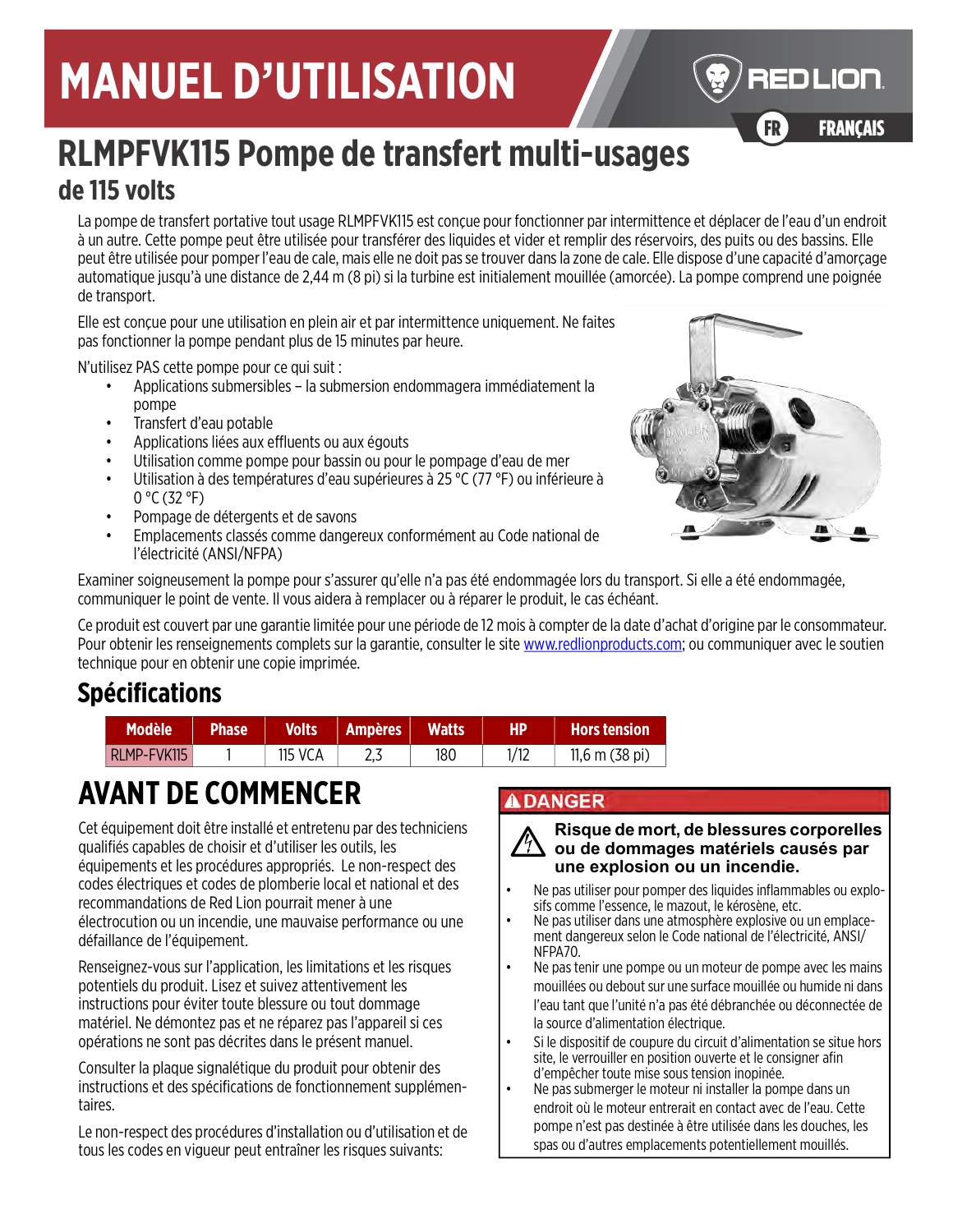#### **AAVERTISSEMENT**

#### **Risque de blessure grave ou de mort par électrocution.**

- Débranchez l'alimentation et laissez la pompe refroidir complètement avant de travailler sur le système ou à proximité de celui-ci.
- Raccordez la pompe à un circuit équipé d'un disjoncteur de fuite de terre si le code l'exige.
- Ce produit est équipé d'un conducteur de mise à la terre et d'une fiche de branchement de type mise à la terre. Pour réduire le risque de décharge électrique, assurez-vous que le système est correctement raccordé à une prise avec mise à la terre uniquement. Ne retirez pas la troisième broche de la fiche. La troisième broche permet de mettre la pompe à la terre afin d'éviter les éventuelles décharges électriques.
- La pompe a été évaluée pour être utilisée avec de l'eau uniquement. La pompe doit être utilisée uniquement avec des liquides compatibles avec les matériaux de ses composants. Si la pompe est utilisée avec des liquides incompatibles avec ses composants, ils peuvent causer un dysfonctionnement du système d'isolation électrique résultant en une décharge électrique.
- Ne graissez pas le moteur. Le boîtier du moteur de la pompe est étanche. L'utilisation d'huile pourrait causer de graves décharges électriques ou des dommages permanents à la pompe.
- Protégez le cordon d'alimentation des objets tranchants, des surfaces chaudes, de l'huile et des produits chimiques. Évitez d'entortiller le cordon d'alimentation. Le cordon d'alimentation ne peut pas être remplacé. S'il est endommagé, remplacez la pompe.
- Ne pas soulever la pompe à l'aide du cordon électrique.

#### **AATTENTION**

#### **Risque de blessure, de choc électrique ou de dégâts matériels.**

- Cet équipement ne doit pas être utilisé par des enfants ou des personnes aux capacités physiques, sensorielles ou cognitives réduites, ou par des personnes n'ayant pas l'expérience ou l'expertise appropriées, à moins qu'elles soient supervisées ou qu'elles reçoivent des instructions à cet effet. Les enfants ne doivent pas utiliser l'équipement, ni jouer avec l'équipement ou à proximité de ce dernier.
- N'utilisez pas cette pompe pour pomper des liquides destinés à la consommation humaine.
- Assurez-vous que la conduite d'évacuation de la pompe est sécurisée avant de faire fonctionner la pompe. Si ce n'est pas le cas, elle pourrait bouger.
- **NE FAITES PAS FONCTIONNER LA POMPE À SEC**. Le fonctionnement à sec (sans liquide) pendant plus de 30 secondes endommagera définitivement la turbine. Amorcez la pompe avant de commencer à protéger la turbine. Assurez-vous de mettre la pompe hors tension lorsqu'elle ne contient plus de liquide.
- Relâchez toute la pression dans le système avant de débrancher les raccordements de plomberie.
- Protégez l'équipement du gel.
- L'utilisation de cet appareil nécessite des instructions d'installation et de fonctionnement précises fournies dans ce manuel. Lisez le manuel intégralement avant de procéder à l'installation et à l'utilisation du produit.
- L'utilisateur doit recevoir le manuel et le conserver pour une utilisation ultérieure.
- Garder les étiquettes de sécurité propres et en bon état.

# **INSTALLATION**

## **Installation physique**

- 1. Ne branchez pas la pompe avant que tous les raccordements de plomberie soient effectués et que la pompe soit bien fixée.
- 2. Mettez la pompe sur une surface plane et déroulez les tuyaux souples à utiliser.
	- La pompe doit être située à une distance maximale de 2,13 m (7 pi) au-dessus de la source d'eau et à 10,97 m (36 pi) maximum de la source d'alimentation.
	- Si la conduite d'aspiration est supérieure à 1,83 m (6 pi) ou que la hauteur d'aspiration est supérieure à 1,83 m (6 pi) au-dessus de la source d'eau, installez un clapet de pied.
	- Lorsqu'elle est utilisée dans un bateau, la pompe ne doit pas être installée dans la c
	- Le moteur est conçu pour être utilisé dans un endroit propre et sec comprenant une alimentation en air de refroidissement appropriée. Autour du moteur, la température ambiante ne doit pas dépasser 40 °C (104 °F). Pour les installations extérieures, protégez le moteur des éléments au moyen d'une protection qui ne bloque pas la circulation de l'air entrant dans le moteur et circulant autour de celui-ci.
- 3. Fixez le tuyau souple renforcé (inclus) ou un tuyau rigide à l'orifice d'aspiration.
	- Évitez d'utiliser une section de tuyau ou de tuyau souple en boucle qui pourrait permettre à l'air de se retrouver coincé.

**IMPORTANT :** l'utilisation d'un tuyau souple non renforcé sur le côté d'aspiration de la pompe peut provoquer un désamorçage.

- 4. Fixez la crépine à l'extrémité de la conduite d'aspiration pour empêcher les débris d'endommager la pompe.
- 5. Placez l'extrémité de la conduite d'aspiration ou du tuyau d'arrosage renforcé dans la source d'eau à déplacer.
- 6. Assurez-vous que la conduite d'aspiration est étanche à l'air et que le tuyau ou le tuyau souple renforcé est exempt de trous.
- 7. Fixez un tuyau d'arrosage traditionnel à l'orifice de refoulement (marqué de la mention « Port de sortie »).
- 8. Orientez l'extrémité du tuyau d'arrosage à l'endroit où l'eau doit être transférée. Fixer le tuyau de refoulement de façon à empêcher qu'il bouge en raison de la pression d'eau.

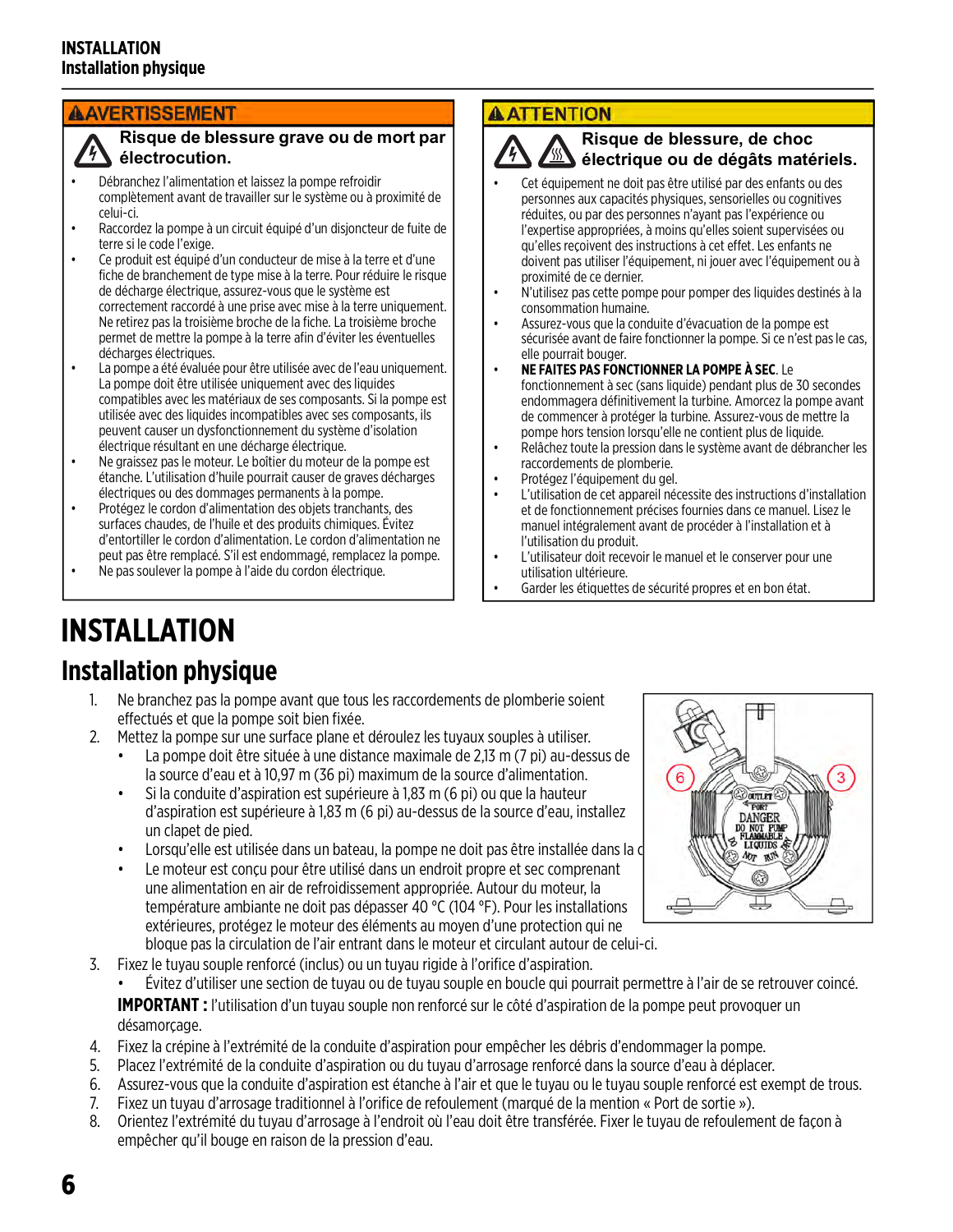### **Amorçage et démarrage de la pompe**

- 1. Les pompes sont dotées d'un amorçage automatique, et elles doivent s'amorcer dans les 30 secondes qui suivent leur démarrage.
	- Arroser la turbine de liquide pompé et conserver la turbine lubrifiée de gelée de pétrole prolongera la durée de vie et améliorera l'amorçage.

**IMPORTANT :** Faire fonctionner la turbine à sec peut endommager la turbine, même pour une durée aussi courte que 30 secondes. Maintenez la conduite d'aspiration aussi courte que possible.

**REMARQUE :** un moyen facile d'amorcer la pompe (mouiller la turbine) est de remplir le tuyau de refoulement, d'élever légèrement le tuyau souple pour retenir l'eau et de démarrer la pompe. L'eau située derrière la turbine scellera la pompe, laquelle s'amorcera presque immédiatement.

- 2. Pour faire fonctionner la pompe, branchez le cordon d'alimentation sur une prise électrique. Pour réduire le risque de décharge électrique, assurez-vous que la pompe est correctement raccordée à une prise de type mise à la terre uniquement.
- 3. Pour arrêter le pompage, débranchez le cordon d'alimentation.

# **ENTRETIEN**

**AAVERTISSEMENT** 

#### **Risque de blessures graves ou de mort par décharge électrique,**

- **températures élevées ou liquides sous pression.**
- Débranchez toujours le cordon d'alimentation de la pompe et laissez-la refroidir complètement avant de procéder à l'entretien.

Avant chaque utilisation, inspectez la pompe pour vérifier l'absence de vis desserrées, de mauvais alignement de la turbine, de pièces fissurées ou cassées, de fils conducteurs endommagés ou de tuyaux souples desserrés ou fuyants. Toute anormalité doit être corrigée avant que la pompe ne soit remise en service. Seuls des électriciens ou des réparateurs qualifiés devraient réparer cet appareil.

Vérifiez toujours l'absence de dommages et de corrosion sur le cordon d'alimentation et la prise électrique avant chaque utilisation. Le cordon d'alimentation de ces appareils ne peut pas être remplacé. S'il est endommagé, remplacez la pompe.

Inspectez les balais du moteur toutes les 50 heures de fonctionnement. Les balais doivent être remplacés s'ils mesurent moins de 0,64 cm (0,25 po). Les balais doivent être remplacés au moins tous les 100 heures pour éviter d'endommager le moteur. En cas de réinstallation de vieux balais de moteur, assurez-vous de marquer l'emplacement de chacun d'entre eux et de repositionner les anciens balais dans leur sens d'origine.

Remplacez les balais de moteur comme suit :

- 1. Retirer les capuchons des balais de moteur à l'aide d'un tournevis.
- 2. Retirez l'ensemble de balais de moteur usés.
- 3. Inspectez les balais et remplacez-les s'ils mesurent moins de 0,64 cm (0,25 po) de long.
- 4. Insérez le nouvel ensemble de balais de moteur.
- 5. Replacez les capuchons des balais de moteur.

## **Remplacement de la turbine**

- 1. Retirez les vis de fixation de montage du couvercle de pompe, le couvercle de pompe ainsi que le joint du couvercle de la pompe.
- 2. Faites glisser la turbine endommagée ou usée hors de l'arbre du moteur.
- 3. Nettoyez l'intérieur de la tête de la pompe et la surface d'étanchéité du joint de couvercle. Vérifiez l'absence de corps étrangers qui gênent le fonctionnement de la turbine.
- 4. Appliquez de la gelée de pétrole ou un lubrifiant similaire à l'intérieur de la tête de la pompe et sur la turbine.
- 5. Alignez la partie plate à l'intérieur de l'alésage de l'arbre de la turbine sur la partie plate de l'arbre du moteur. Remettez la turbine en place, tout en tournant les vannes de la turbine dans le sens horaire.
- 6. Posez un joint neuf sur la tête de pompe, alignez les trous et remettez le couvercle. Serrez les vis de manière uniforme.

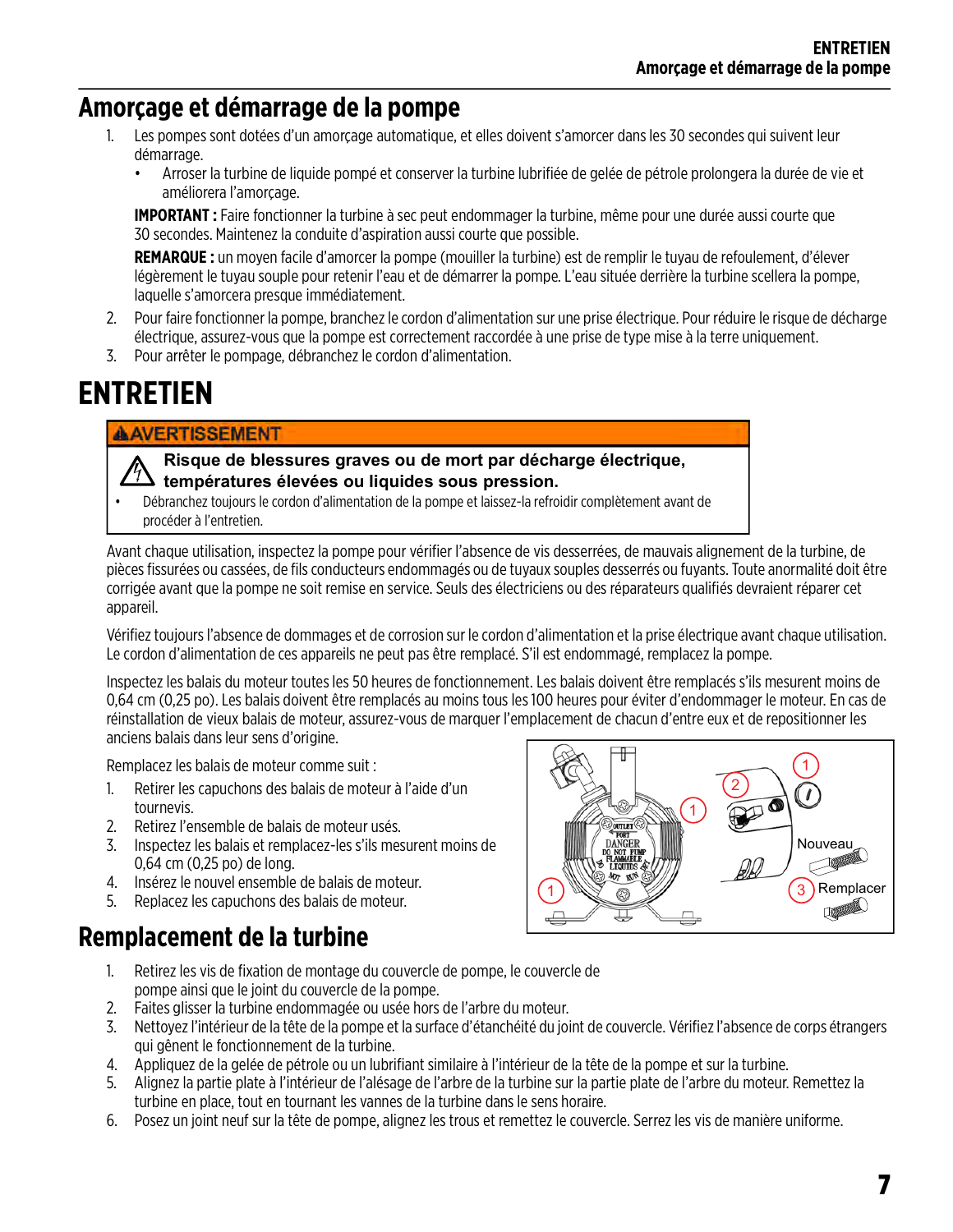#### **ENTRETIEN Entreposage**

## **Entreposage**

Videz toujours la pompe quand elle n'est pas utilisée. Si la pompe doit être entreposée pendant un mois minimum :

- 1. rincez-la à l'eau propre.
- 2. Inspectez et lubrifiez la turbine; remplacez-la si elle est usée ou endommagée.
- 3. Couvrez les orifices d'aspiration et de sortie avec du ruban adhésif afin d'empêcher tout débris de pénétrer dans la pompe.
- 4. Stockez-la dans un endroit propre et sec, à température ambiante.

## **Dépannage**

| <b>Problème</b>      | <b>Causes probables</b>                                             | <b>Mesure corrective</b>                                                                                      |
|----------------------|---------------------------------------------------------------------|---------------------------------------------------------------------------------------------------------------|
|                      | La pompe n'est pas branchée.                                        | Brancher le cordon d'alimentation de la pompe à un circuit protégé<br>par un disjoncteur de fuite à la terre. |
|                      | Le disjoncteur est éteint ou le fusible a été retiré.               | Mettre le disjoncteur sous tension ou remplacer le fusible.                                                   |
| La pompe ne se       | Les broches de la fiche du cordon d'alimentation<br>sont corrodées. | Nettoyer les broches de la fiche du cordon d'alimentation.                                                    |
| met pas en marche    | La surcharge a été déclenchée.                                      | Laissez la pompe refroidir et cherchez la cause (p. ex., turbine endom-<br>magée).                            |
|                      | Les balais du moteur sont usés.                                     | Remplacer les balais du moteur.                                                                               |
|                      | Le moteur est défectueux.                                           | Remplacer la pompe.                                                                                           |
| La pompe ne          | Il y a une fuite d'air dans la conduite d'aspiration.               | Localiser et éliminer la fuite d'air dans la conduite d'aspiration.                                           |
| s'amorce pas ou      | La hauteur d'aspiration est trop grande.                            | Réduisez la hauteur de la pompe par rapport à la source d'eau.                                                |
| perd son amorçage    | Turbine endommagée.                                                 | Remplacez la turbine.                                                                                         |
| La pompe             | Turbine endommagée.                                                 | Remplacez la turbine.                                                                                         |
| fonctionne, mais     | La hauteur d'aspiration est trop grande.                            | Réduisez la hauteur de la pompe par rapport à la source d'eau.                                                |
| elle ne -refoule pas | L'entrée de la roue est bouchée.                                    | Vérifier le filtre de la crépine et le nettoyer s'il est obstrué.                                             |
| de liquide.          |                                                                     | Extraire la pompe et la nettoyer.                                                                             |
|                      | La pompe est soulevée trop haut.                                    | Vérifier le rendement nominal de la pompe.                                                                    |
| La pompe n'atteint   | L'entrée ou la crépine est partiellement bloquée.                   | Nettoyez l'entrée ou la crépine.                                                                              |
| pas la puissance     | La turbine ou le tuyau souple de refoulement est                    | Enlevez la pompe et nettoyez-la. Vérifier la présence de plis ou                                              |
| nominale             | bouché.                                                             | d'obstruction dans le tuyau.                                                                                  |
|                      | La roue est usée à cause d'abrasifs.                                | Remplacer la pompe.                                                                                           |

## **Pièces de rechange et accessoires**

| <b>Artic</b><br>le. | <b>Référence</b> | <b>Description</b>                           | <b>Articles</b>                                                                                  |
|---------------------|------------------|----------------------------------------------|--------------------------------------------------------------------------------------------------|
|                     | 14942027         | Ensemble de<br>turbine/bal-<br>ais de moteur | Turbine (2)<br>Joint (2)<br>Balais de moteur (4)                                                 |
| $\mathfrak{p}$      | 14942028         | Colis d'acces-<br>soires                     | Crépine à ressort (1)<br>Accessoire d'aspiration (1)<br>Flexible renforcé de 1,8 m<br>(6 pi) (1) |







Pour l'aide technique, entrez s'il vous plaît en contact :

**888.885.9254** | **redlionproducts.com**

Form 998773 Rév. 001 03/20 Copyright © 2020, Franklin Electric, Co., Inc. Tous les droits réservés.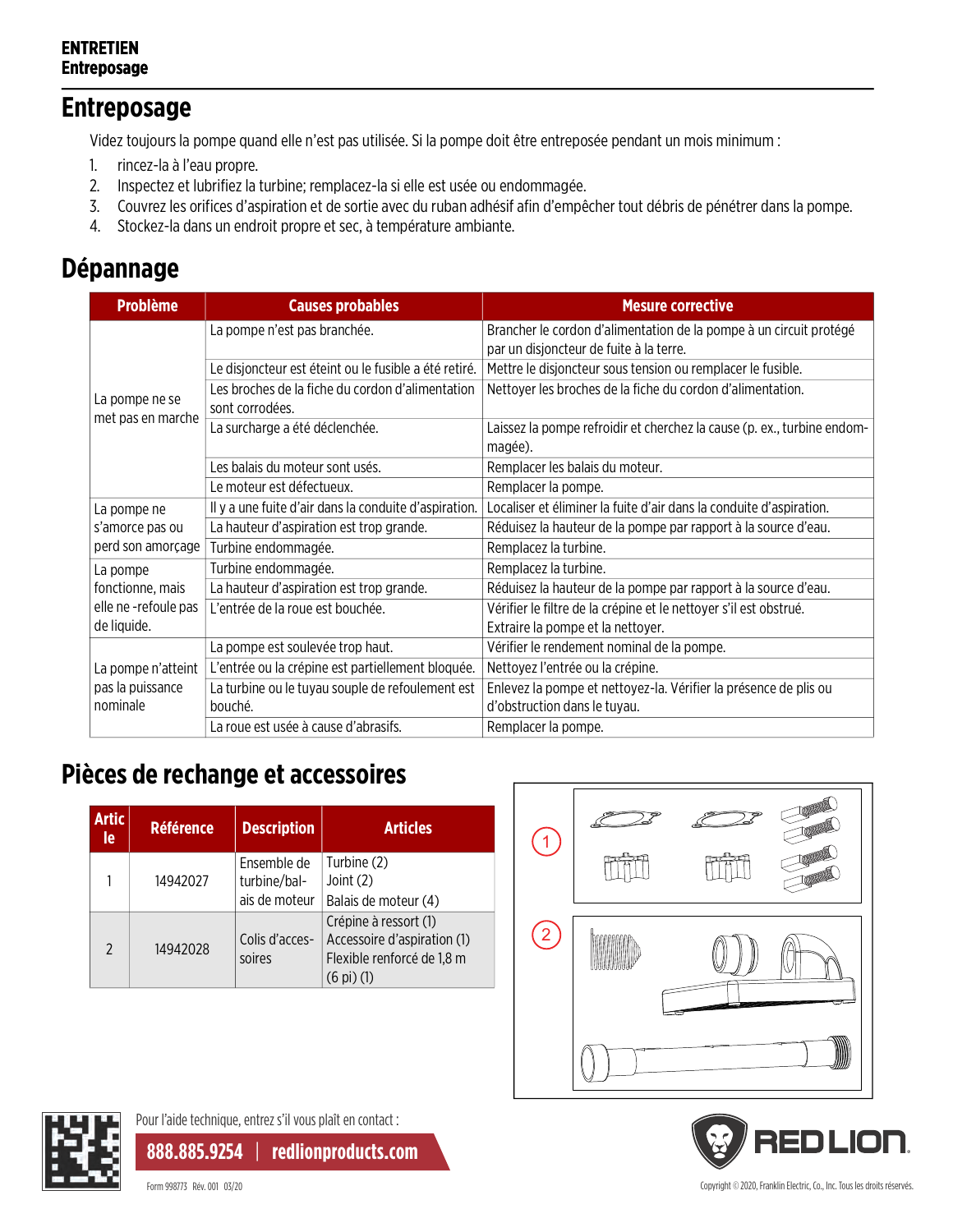# **MANUAL DEL PROPIETARIO**



ESPAÑOL ES ESPAÑOL

# **Bomba de transferencia multipropósito RLMPFVK115 de 115 voltios**

La bomba portátil de transferencia para servicios públicos RLMPFVK115 está diseñada para tareas intermitentes de traslado de agua de un lugar a otro. Esta bomba se puede usar para transferir líquidos y para vaciar o llenar tanques, sumideros o cámaras. Se puede usar para bombear agua de sentina, pero no debe ubicarse en esa área. Se autoceba a 8 pies (2.44 m) si el impulsor está inicialmente húmedo (cebado). Se incluye una manija de transporte.

Esta bomba está diseñada para uso al aire libre y solo para uso intermitente. No haga funcionar la bomba más de 15 minutos por hora.

NO use esta bomba para:

- Aplicaciones sumergibles: la inmersión dañará la bomba de inmediato
- Transferencia de agua potable
- Aplicaciones con efluentes o aguas residuales
- Como bomba de estanque o para bombear agua de mar
- Agua a más de 77 °F (25 °C) o menos de 32 °F (0 °C)
- Bombeo de detergentes jabonosos
- Lugares clasificados como peligrosos de acuerdo con el Código Eléctrico Nacional (ANSI/NFPA)



Examine su bomba en forma minuciosa para asegurarse de que no haya sufrido daños durante el envío. Si sufrió daños, comuníquese con el lugar donde la compró. Allí lo ayudarán a reemplazarla o repararla, según corresponda.

[Este producto está cubierto por una garantía limitada por un período de 12 meses a partir de la fecha de compra original realizada por el](http://www.redlionproducts.com)  [usuario. Para obtener información completa sobre la garantía, visite w](http://www.redlionproducts.com)ww.redlionproducts.com; o bien llame al departamento de Soporte técnico para obtener una copia impresa.

## **Especificaciones**

| <b>Modelo</b> | <b>Fase</b> | <b>Voltios</b> | A | <b>Vatios</b> | HP   | <b>Apagado</b>   |
|---------------|-------------|----------------|---|---------------|------|------------------|
| RLMP-FVK115   |             | <b>115 VCA</b> | ت | 180           | 1/12 | 38 pies (11.6 m) |

# **ANTES DE EMPEZAR**

La instalación y el mantenimiento de este equipo deben estar a cargo de personal con capacitación técnica. El hecho de no cumplir con los códigos eléctricos nacionales y locales y con las recomendaciones de Red Lion puede provocar peligros de descarga eléctrica o incendio, desempeños insatisfactorios o fallas del equipo.

Conozca las aplicaciónes, las limitaciones y los peligros potenciales del producto. Lea y siga las instrucciones cuidadosamente para evitar lesiones y daños materiales. No desarme ni repare la unidad salvo que esté descrito en este manual.

Consulte las placas de características del producto para obtener instrucciones de operación, precauciones y especificaciones adicionales.

El hecho de no seguir los procedimientos de instalación/ operación y todos los códigos aplicables puede ocasionar los siguientes peligros:

#### **A PELIGRO**

**Riesgo de muerte, lesiones personales o daños materiales por explosión, incendio o descarga eléctrica.**

- No usar para bombear líquidos inflamables o explosivos como gasolina, fueloil, kerosene, etc.
- No usar en atmósferas explosivas ni lugares peligrosos según la clasificación de la NEC, ANSI/NFPA70.
- No maneje una bomba ni el motor de una bomba con las manos mojadas o cuando esté parado sobre una superficie mojada o húmeda, o en agua hasta que la unidad esté desenchufada o desconectada eléctricamente.
- Si la desconexión de alimentación está fuera del sitio, bloquéela en la posición abierta y etiquétela para evitar una conexión inesperada de la alimentación.
- No sumerja el motor ni monte la bomba en un lugar donde el motor entrará en contacto con el agua. Esta bomba no está diseñada para su uso en duchas, jacuzzis, spas u otros lugares potencialmente húmedos.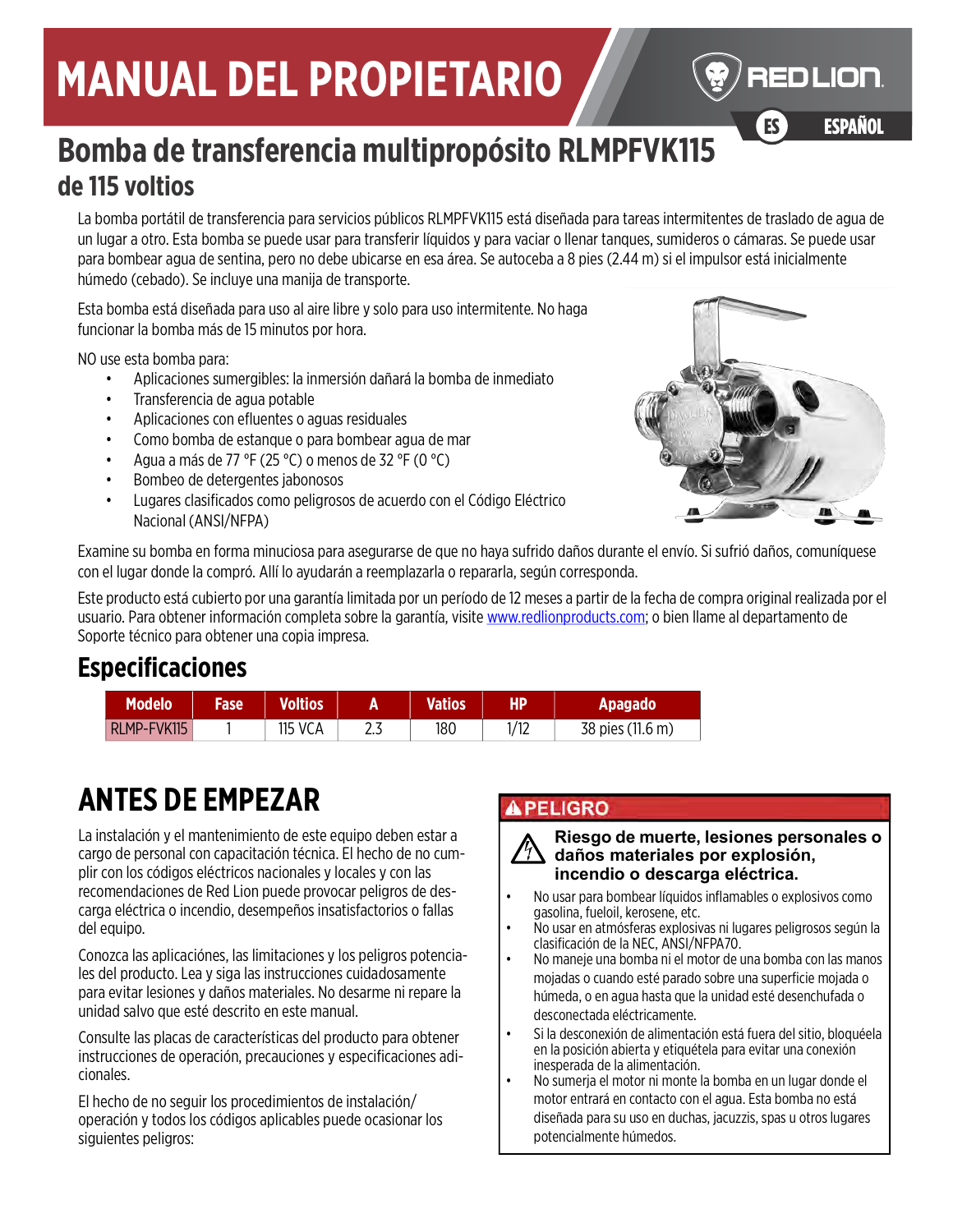#### **AADVERTENCIA**

#### **Esta unidad tiene voltajes elevados que son capaces de provocar lesiones graves o muerte por descarga eléctrica.**

- Desconecte la alimentación y permita que la bomba se enfríe por completo antes de trabajar en o alrededor del sistema.
- Conecte la bomba a un circuito equipado con un dispositivo interruptor de circuito de falla a tierra (GFCI) si así lo requiere el código.
- Este producto se suministra con un conector de puesta a tierra y un enchufe de seguridad de tipo de conexión a tierra. Para reducir el riesgo de descarga eléctrica, asegúrese de que esté conectado únicamente a un receptáculo de tipo de conexión a tierra conectado a tierra como corresponde. No quite la tercera clavija del enchufe. La tercera clavija sirve para conectar la bomba a tierra, lo que ayuda a evitar posibles peligros de descarga eléctrica.
- La bomba únicamente ha sido evaluada para su uso con agua. La bomba solo se debe utilizar con líquidos compatibles con los materiales que componen la bomba. Si la bomba se usa con líquidos incompatibles con los componentes de la bomba, el líquido puede causar fallas en el sistema de aislamiento eléctrico y provocar una descarga eléctrica.
- No aplique aceite al motor. La carcasa del motor de la bomba está sellada. El uso de aceite puede provocar descargas eléctricas graves o daños permanentes a la bomba.
- Proteja el cable de alimentación de objetos afilados, superficies calientes, aceite y productos químicos. Evite retorcer el cable de alimentación. El cable de alimentación no se puede reemplazar. Si está dañado, reemplace la bomba.
- No use el cable de alimentación para levantar la bomba.

#### **A PRECAUCIÓN**



#### **Riesgo de lesiones corporales, descargas eléctricas o daños materiales.**

- Este equipo no deben usarlo niños ni personas con capacidades físicas, sensoriales o mentales reducidas, ni aquellos que carezcan de experiencia y capacitación, salvo que estén bajo supervisión o instrucción. Los niños no podrán usar el equipo ni jugar con la unidad o en las cercanías inmediatas.
- No use esta bomba para bombear líquidos pensados para consumo humano.
- Asegúrese de que la línea de descarga de la bomba esté fija antes de hacer funcionar la bomba. Si la línea de descarga no está sujeta, podría moverse.
- **NO HAGA FUNCIONAR LA BOMBA EN SECO**. El funcionamiento en seco (sin líquido) durante más de 30 segundos dañará permanentemente el impulsor. Cebe la bomba antes de comenzar para proteger el impulsor. Asegúrese de apagar la bomba cuando se agote el suministro de líquido.
- Libere toda la presión dentro del sistema antes de desconectar las conexiones de tuberías.
- No permita que la unidad se congele.
- El funcionamiento de este equipo exige instrucciones detalladas para su instalación y funcionamiento que se encuentran en este manual. Lea la totalidad del manual antes de comenzar la instalación y el funcionamiento. El usuario final debe recibir y conservar el manual para usos futuros.
- Mantenga las etiquetas de seguridad limpias y en buenas condiciones.

# **INSTALACIÓN**

## **Instalación física**

- 1. Do not plug in the pump until all plumbing connections are complete and the pump is secure.
- 2. Coloque la bomba sobre una superficie plana y desenrolle las mangueras que se utilizarán.
	- La bomba debe colocarse a no más de 7 pies (2.13 m) por encima de la fuente de agua y no más de 36 pies (10.97 m) de la fuente de alimentación.
	- Si la línea de succión tiene más de 6 pies (1.82 m) de largo, o la altura de succión es mayor a 6 pies por encima de la fuente de agua, instale una válvula de pie.
	- Cuando se use en una embarcación, la bomba no debe instalarse en la sentina.
	- El motor está diseñado para usarse en un lugar limpio y seco con un suministro adecuado de aire de enfriamiento. La temperatura ambiente alrededor del motor no debe superar los 104 °F (40 °C). Para instalaciones en exteriores, proteja el motor de los elementos con una cubierta que no bloquee el flujo de aire hacia y alrededor del motor.
- 3. Conecte la manguera reforzada (incluida) o la tubería rígida al puerto de succión.
	- Evite usar una sección enrollada de la tubería o la manguera que pueda permitir que el aire quede atrapado.

**IMPORTANTE:** Usar una manguera no reforzada del lado de succión de la bomba podría causar una pérdida de cebado.

- 4. Conecte el filtro al final de la línea de succión para evitar que residuos dañen la bomba.
- 5. Coloque el extremo de la línea de succión o de la manguera de jardín reforzada en la fuente de agua que se transferirá.
- 6. Asegúrese de que la línea de succión sea hermética y que no haya agujeros en la tubería ni en la manguera reforzada.
- 7. Conecte una manguera de jardín normal al puerto de descarga (marcado "Outlet Port" ["Puerto de salida"]).
- 8. Dirija el extremo de la manguera de jardín al lugar donde se trasladará el agua. Fije la manguera de descarga para evitar que se mueva debido a la presión del agua.

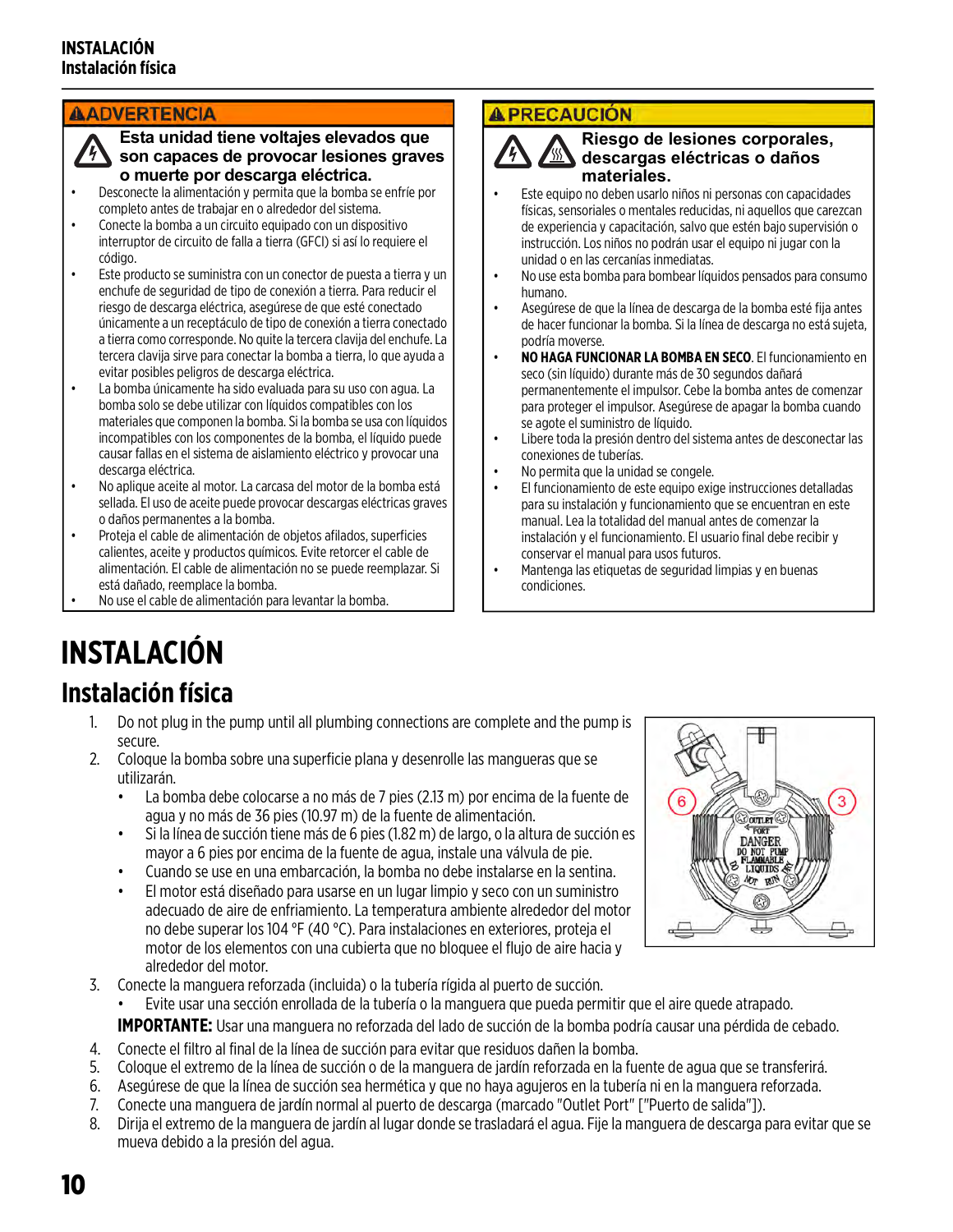## **Cebado y arranque de la bomba**

- 1. Las bombas son autocebantes y se deberían cebar dentro de los 30 segundos posteriores al arranque de la bomba.
	- Mojar el impulsor con el fluido bombeado y mantener el impulsor cubierto con vaselina prolongará su vida útil y mejorará la acción de cebado.

**IMPORTANTE:** Hacer funcionar el impulsor en seco durante 30 segundos puede arruinar el impulsor. Mantenga la línea de succión lo más corta posible.

**NOTA:** Una manera sencilla de cebar la bomba (mojar el impulsor) consiste en llenar la manguera de

descarga, elevarla ligeramente para retener el agua y encender la bomba. El agua detrás del impulsor sellará la bomba y se cebará casi de inmediato.

- 2. Para hacer funcionar la bomba, enchufe el cable de alimentación a un tomacorriente. Para reducir el riesgo de descarga eléctrica, asegúrese de que esté conectado únicamente a un receptáculo con puesta a tierra adecuado.
- 3. Para detener el funcionamiento de la bomba, desconecte el cable de alimentación.

## **MANTENIMIENTO**

#### **AADVERTENCIA**

**Riesgo de lesiones graves o muerte por descarga eléctrica, temperaturas elevadas o fluidos presurizados.**

• Siempre desenchufe el cable de alimentación de la bomba y permita que la bomba se enfríe por completo antes de realizar el mantenimiento.

## **Servicio periódico**

Antes de cada uso, inspeccione la bomba en busca de tornillos flojos, error de alineación del impulsor, piezas agrietadas o rotas, cables conductores dañados y mangueras sueltas o con fugas. Todos los problemas deben corregirse antes de volver a poner la bomba en servicio. Solo electricistas o técnicos de servicio calificados pueden intentar reparar esta unidad.

Siempre revise el cable de alimentación y el receptáculo eléctrico en busca de daños o corrosión antes de cada uso. No se puede reemplazar el cable de alimentación de estas unidades. Si está dañado, reemplace la bomba.

Inspeccione las escobillas del motor cada 50 horas de funcionamiento. Si las escobillas tienen menos de ¼" de largo (0.63 cm), deberá reemplazarlas. Las escobillas se deben reemplazar al menos cada 100 horas para no dañar el motor. Si vuelve a instalar escobillas de motor viejas, asegúrese de marcar la ubicación de donde proviene cada una y vuelva a colocar las escobillas usadas en su orientación original.

Reemplace las escobillas de motor de la siguiente manera:

- 1. Retire las tapas de las escobillas de motor con un destornillador.
- 2. Retire el conjunto de escobillas de motor usadas.
- 3. Inspeccione las escobillas, reemplácelas si tienen menos de ¼" de largo (0.63 cm).
- 4. Inserte el nuevo conjunto de escobillas de motor.
- 5. Reemplace las tapas de las escobillas de motor.

## **Reemplazo del impulsor**



- 1. Retire los tornillos de montaje de la cubierta protectora, la cubierta protectora y la junta de la cubierta protectora.
- 2. Deslice el impulsor dañado o desgastado fuera del eje del motor.
- 3. Limpie el interior del cabezal de la bomba y la superficie de sellado de la junta de la cubierta. Asegúrese de que no haya materiales extraños que obstruyan el funcionamiento del impulsor.
- 4. Aplique vaselina o un lubricante similar al interior del cabezal de la bomba y al impulsor.
- 5. Alinee la parte plana del interior del orificio del eje del impulsor con la parte plana del eje del motor. Empuje el impulsor en su lugar, mientras gira las paletas del impulsor en sentido horario.
- 6. Coloque una nueva junta en el frente del cabezal de la bomba, alinee los orificios y vuelva a colocar la cubierta. Apriete los tornillos de manera uniforme.